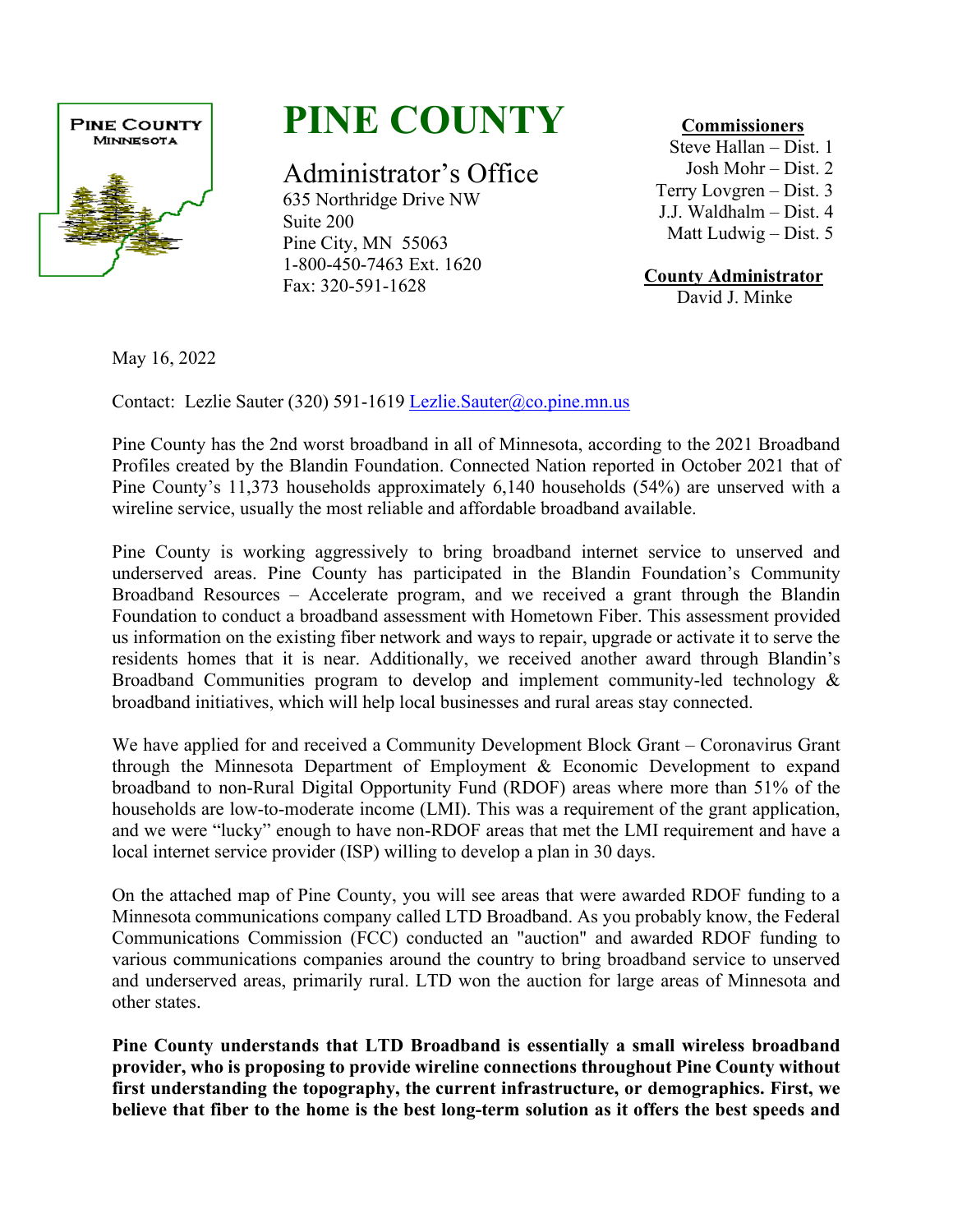**consistent service, but we know that in very rural, remote areas it is not feasible. Second, LTD Broadband's small presence and unproven track record in anything approaching a project this large, causes us considerable concern. Third, we understand LTD Broadband could have up to 10 years to fulfill its obligation under the FCC auction, all the while we may not use other federal or state funding in RDOF areas. Many of our residents will be locked out due to federal RDOF rules and despite the historic state and federal investment in broadband. We have recently issued a Request for Proposals to provide ARPA grants to providers so they can begin to work, but providers will not be willing to step into these areas until LTD is no longer in the picture.**

Ideally, the RDOF funds could flow into Pine County and be used by a broadband provider to bring fiber to the home. ARPA and RDOF funding could work together and along a similar timeframe to bring broadband service to all our residents. However, the prospects of that occurring seem very small. So, what solutions do we propose?

- Challenge the FCC to require LTD (and all other successful) bidders to tangibly demonstrate the organizational capacity and capital to fulfill their obligations within the RDOF areas
- Give successful bidders an aggressive timeframe (we suggest end of 2022) to establish a viable plan to deliver fiber broadband or else relinquish areas awarded at auction
- Although we do not favor extending timeframes, another option would be to match the ARPA timeframes with RDOF (instead of a 2026 deadline to spend ARPA funding, extend the ARPA funding deadline to match RDOF)
- Thinking "outside the box," one final solution could be to redirect RDOF funding to counties and allow them to bundle those dollars with ARPA funding. Local governments are in a far better position to work with local providers to build a complete broadband network. As our County map shows, RDOF areas are in some cases scattered, creating significant technical challenges for one company to build a coherent broadband network. With the results of our broadband assessment, we will know exactly where funds should be directed to improve access, connectivity and speed.

Thank you for considering our suggestions. We look forward to continued conversations and invite you to speak to the County Board at any time.